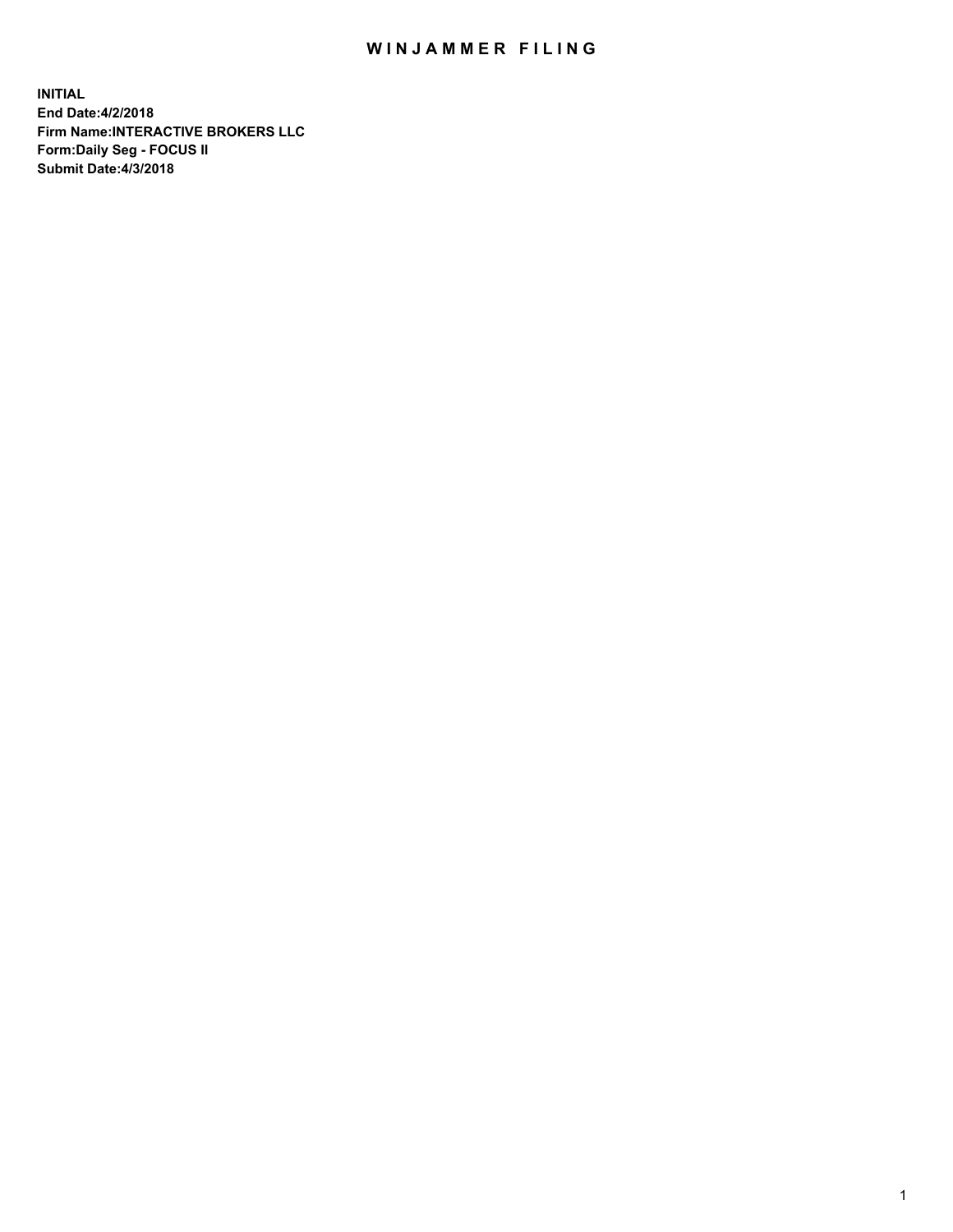## **INITIAL End Date:4/2/2018 Firm Name:INTERACTIVE BROKERS LLC Form:Daily Seg - FOCUS II Submit Date:4/3/2018 Daily Segregation - Cover Page**

| Name of Company<br><b>Contact Name</b><br><b>Contact Phone Number</b><br><b>Contact Email Address</b>                                                                                                                                                                                                                          | <b>INTERACTIVE BROKERS LLC</b><br>James Menicucci<br>203-618-8085<br>jmenicucci@interactivebrokers.c<br>om |
|--------------------------------------------------------------------------------------------------------------------------------------------------------------------------------------------------------------------------------------------------------------------------------------------------------------------------------|------------------------------------------------------------------------------------------------------------|
| FCM's Customer Segregated Funds Residual Interest Target (choose one):<br>a. Minimum dollar amount: ; or<br>b. Minimum percentage of customer segregated funds required:%; or<br>c. Dollar amount range between: and; or<br>d. Percentage range of customer segregated funds required between:% and%.                          | $\overline{\mathbf{0}}$<br>$\overline{\mathbf{0}}$<br>155,000,000 245,000,000<br>00                        |
| FCM's Customer Secured Amount Funds Residual Interest Target (choose one):<br>a. Minimum dollar amount: ; or<br>b. Minimum percentage of customer secured funds required:%; or<br>c. Dollar amount range between: and; or<br>d. Percentage range of customer secured funds required between: % and %.                          | $\overline{\mathbf{0}}$<br>0<br>80,000,000 120,000,000<br>00                                               |
| FCM's Cleared Swaps Customer Collateral Residual Interest Target (choose one):<br>a. Minimum dollar amount: ; or<br>b. Minimum percentage of cleared swaps customer collateral required:% ; or<br>c. Dollar amount range between: and; or<br>d. Percentage range of cleared swaps customer collateral required between:% and%. | $\overline{\mathbf{0}}$<br>$\underline{\mathbf{0}}$<br>0 <sub>0</sub><br>0 <sub>0</sub>                    |

Attach supporting documents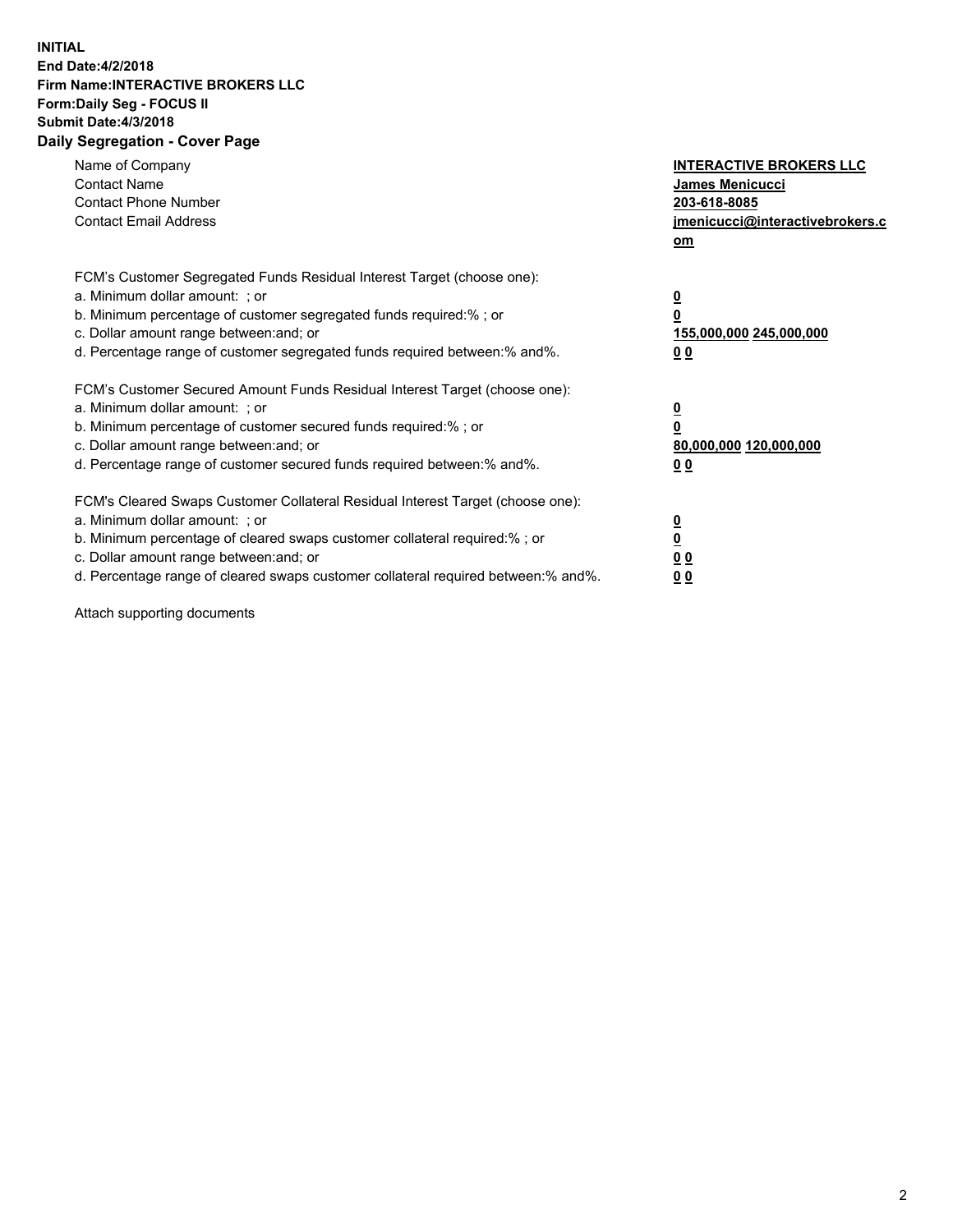## **INITIAL End Date:4/2/2018 Firm Name:INTERACTIVE BROKERS LLC Form:Daily Seg - FOCUS II Submit Date:4/3/2018 Daily Segregation - Secured Amounts**

|                | Daily Ocglegation - Occuled Amounts                                                                        |                                   |
|----------------|------------------------------------------------------------------------------------------------------------|-----------------------------------|
|                | Foreign Futures and Foreign Options Secured Amounts                                                        |                                   |
|                | Amount required to be set aside pursuant to law, rule or regulation of a foreign                           | $0$ [7305]                        |
|                | government or a rule of a self-regulatory organization authorized thereunder                               |                                   |
| 1.             | Net ledger balance - Foreign Futures and Foreign Option Trading - All Customers                            |                                   |
|                | A. Cash                                                                                                    | 451,778,616 [7315]                |
|                | B. Securities (at market)                                                                                  | $0$ [7317]                        |
| 2.             | Net unrealized profit (loss) in open futures contracts traded on a foreign board of trade                  | -14,661,686 [7325]                |
| 3.             | Exchange traded options                                                                                    |                                   |
|                | a. Market value of open option contracts purchased on a foreign board of trade                             | 69,772 [7335]                     |
|                | b. Market value of open contracts granted (sold) on a foreign board of trade                               | $-50,809$ [7337]                  |
| 4.             | Net equity (deficit) (add lines 1.2. and 3.)                                                               | 437,135,893 [7345]                |
| 5.             | Account liquidating to a deficit and account with a debit balances - gross amount                          | 4,049 [7351]                      |
|                | Less: amount offset by customer owned securities                                                           | 0 [7352] 4,049 [7354]             |
| 6.             | Amount required to be set aside as the secured amount - Net Liquidating Equity                             | 437,139,942 [7355]                |
|                | Method (add lines 4 and 5)                                                                                 |                                   |
| 7.             | Greater of amount required to be set aside pursuant to foreign jurisdiction (above) or line                | 437,139,942 [7360]                |
|                | 6.                                                                                                         |                                   |
|                | FUNDS DEPOSITED IN SEPARATE REGULATION 30.7 ACCOUNTS                                                       |                                   |
| $\mathbf{1}$ . | Cash in banks                                                                                              |                                   |
|                | A. Banks located in the United States                                                                      | 95,976,589 [7500]                 |
|                | B. Other banks qualified under Regulation 30.7                                                             | 0 [7520] 95,976,589 [7530]        |
| 2.             | Securities                                                                                                 |                                   |
|                | A. In safekeeping with banks located in the United States                                                  | 363,320,660 [7540]                |
|                | B. In safekeeping with other banks qualified under Regulation 30.7                                         | 0 [7560] 363,320,660 [7570]       |
| 3.             | Equities with registered futures commission merchants                                                      |                                   |
|                | A. Cash                                                                                                    | $0$ [7580]                        |
|                | <b>B.</b> Securities                                                                                       | $0$ [7590]                        |
|                | C. Unrealized gain (loss) on open futures contracts                                                        | $0$ [7600]                        |
|                | D. Value of long option contracts                                                                          | $0$ [7610]                        |
|                | E. Value of short option contracts                                                                         | 0 [7615] 0 [7620]                 |
| 4.             | Amounts held by clearing organizations of foreign boards of trade                                          |                                   |
|                | A. Cash                                                                                                    | $0$ [7640]                        |
|                | <b>B.</b> Securities                                                                                       | $0$ [7650]                        |
|                | C. Amount due to (from) clearing organization - daily variation                                            | $0$ [7660]                        |
|                | D. Value of long option contracts                                                                          | $0$ [7670]                        |
|                | E. Value of short option contracts                                                                         | 0 [7675] 0 [7680]                 |
| 5.             | Amounts held by members of foreign boards of trade                                                         |                                   |
|                | A. Cash                                                                                                    | 112,374,915 [7700]                |
|                | <b>B.</b> Securities                                                                                       | $0$ [7710]                        |
|                | C. Unrealized gain (loss) on open futures contracts                                                        | $-6,258,600$ [7720]               |
|                | D. Value of long option contracts                                                                          | 69,772 [7730]                     |
|                | E. Value of short option contracts                                                                         | -50,809 [7735] 106,135,278 [7740] |
| 6.             | Amounts with other depositories designated by a foreign board of trade                                     | 0 [7760]                          |
| 7.             | Segregated funds on hand                                                                                   | $0$ [7765]                        |
| 8.             | Total funds in separate section 30.7 accounts                                                              | 565,432,527 [7770]                |
| 9.             | Excess (deficiency) Set Aside for Secured Amount (subtract line 7 Secured Statement<br>Page 1 from Line 8) | 128,292,585 [7380]                |
| 10.            | Management Target Amount for Excess funds in separate section 30.7 accounts                                | 80,000,000 [7780]                 |
| 11.            | Excess (deficiency) funds in separate 30.7 accounts over (under) Management Target                         | 48,292,585 [7785]                 |
|                |                                                                                                            |                                   |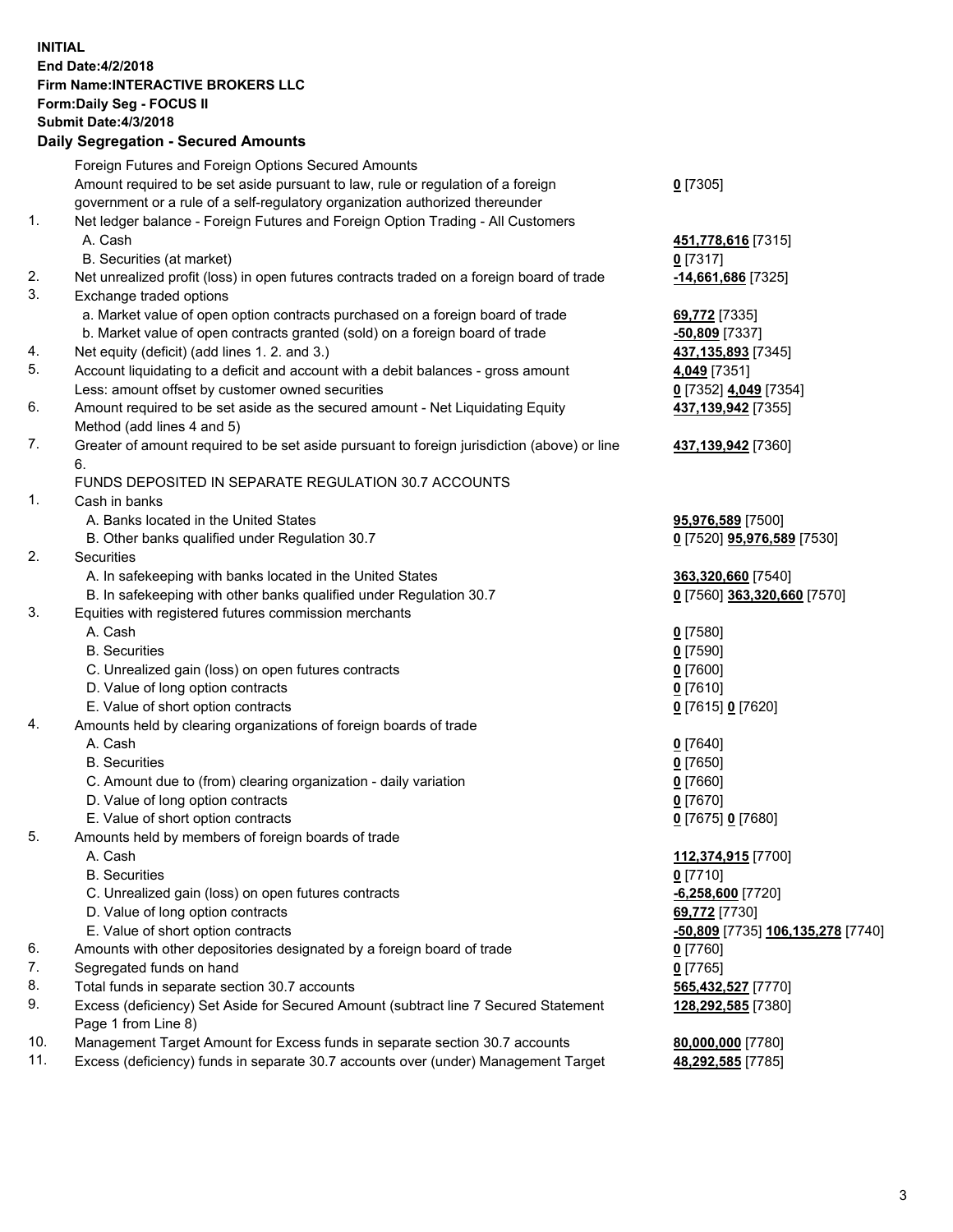**INITIAL End Date:4/2/2018 Firm Name:INTERACTIVE BROKERS LLC Form:Daily Seg - FOCUS II Submit Date:4/3/2018 Daily Segregation - Segregation Statement** SEGREGATION REQUIREMENTS(Section 4d(2) of the CEAct) 1. Net ledger balance A. Cash **4,237,050,386** [7010] B. Securities (at market) **0** [7020] 2. Net unrealized profit (loss) in open futures contracts traded on a contract market **40,796,095** [7030] 3. Exchange traded options A. Add market value of open option contracts purchased on a contract market **260,409,954** [7032] B. Deduct market value of open option contracts granted (sold) on a contract market **-330,785,676** [7033] 4. Net equity (deficit) (add lines 1, 2 and 3) **4,207,470,759** [7040] 5. Accounts liquidating to a deficit and accounts with debit balances - gross amount **1,647,661** [7045] Less: amount offset by customer securities **0** [7047] **1,647,661** [7050] 6. Amount required to be segregated (add lines 4 and 5) **4,209,118,420** [7060] FUNDS IN SEGREGATED ACCOUNTS 7. Deposited in segregated funds bank accounts A. Cash **514,624,009** [7070] B. Securities representing investments of customers' funds (at market) **2,797,715,590** [7080] C. Securities held for particular customers or option customers in lieu of cash (at market) **0** [7090] 8. Margins on deposit with derivatives clearing organizations of contract markets A. Cash **22,373,448** [7100] B. Securities representing investments of customers' funds (at market) **1,162,851,659** [7110] C. Securities held for particular customers or option customers in lieu of cash (at market) **0** [7120] 9. Net settlement from (to) derivatives clearing organizations of contract markets **-2,394,736** [7130] 10. Exchange traded options A. Value of open long option contracts **260,141,951** [7132] B. Value of open short option contracts **-330,734,693** [7133] 11. Net equities with other FCMs A. Net liquidating equity **0** [7140] B. Securities representing investments of customers' funds (at market) **0** [7160] C. Securities held for particular customers or option customers in lieu of cash (at market) **0** [7170] 12. Segregated funds on hand **0** [7150] 13. Total amount in segregation (add lines 7 through 12) **4,424,577,228** [7180] 14. Excess (deficiency) funds in segregation (subtract line 6 from line 13) **215,458,808** [7190] 15. Management Target Amount for Excess funds in segregation **155,000,000** [7194] **60,458,808** [7198]

16. Excess (deficiency) funds in segregation over (under) Management Target Amount Excess